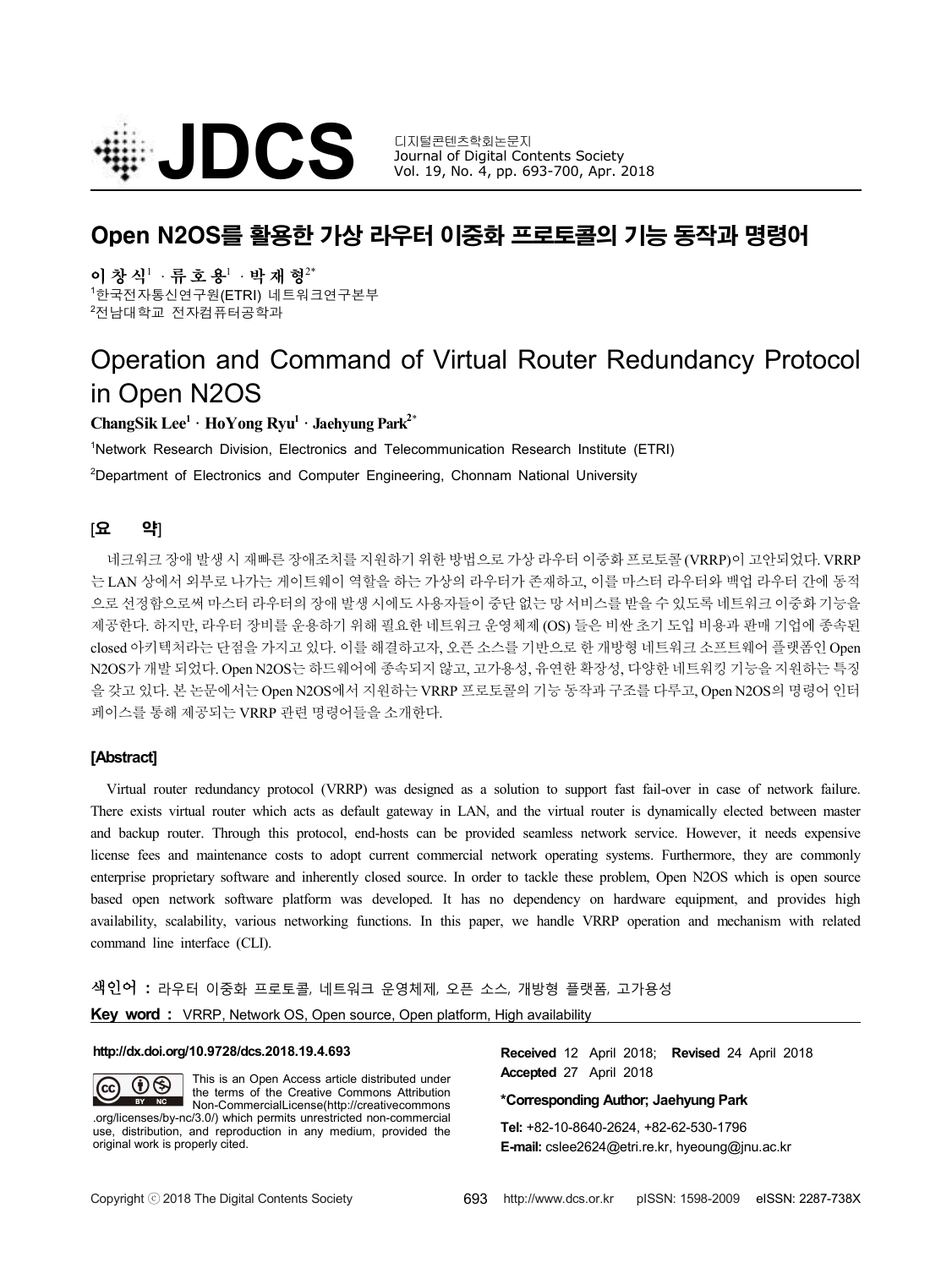## Ⅰ. 서 론

방대한 양의 실시간 어플리케이션 서비스 (실시간 게임, 가방 submation)<br>현실, 증강 현실) 들이 등장하면서, 네트워크 서비스 제공업<br>- 이 이 이 이 기능이 있습니다. 이 기능 기능 등 100ml mini 상현실, 증강 현실) 들이 등장하면서, 네트워크 서비스 제공업 Tack Management Suite 자들은 어떠한 상황에서도 중단 없는 서비스 제공에 대한 요구 1990 mosss<br>사하에 지며체이다. 특히 네트의ㅋ 자애 박새 시 네ㅋ의키 자 사항에 직면해있다. 특히, 네트워크 장애 발생 시 네크워킹 장 비 스스로 장애를 복구하는 고가용 네트워크 서비스 기능에 대 한 필요성이 높아지면서, 가상 라우터 이중화 프로토콜 (VRRP; virtual router redundancy protocol) [1]-[3] 기능을 탑재한 L3 라 우터가 등장하였다. VRRP 프로토콜은 1999년도에 IETF에서 SPOF (single point

of failure) [4] 문제를 해결하기 위해 고안된 오픈화된 표준 규 격이다. LAN (local area network) 상에 존재하는 2개 이상의 라 우터들 간에 마스터 라우터와 백업 라우터를 동적으로 선정하 고, 마스터에 의해 운영되는 가상 라우터를 둠으로써, 망 내에 있는 사용자들에게 네크워크 서비스를 제공한다. 특히, 마스터 라우터의 링크가 단절되었을 경우에도 사용자들이 중단 없는 망 서비스를 받을 수 있도록 네트워크 이중화 기능을 제공하기 위해 사용된다 [5]-[6].

하지만 기존의 L2, L3 네트워크 장비 업체들은 IP Infusion 의 ZebOS를 비롯한 Pica, Cumulus 등 상용 운영 체제 (OS; operating system)를 구매해 사용해 왔다. 이러한 상용 OS는 풀 패키지로 제공되는 경우가 많으며, 초기 도입 시 막대한 라이센 스 비용을 지불해야 되고 매년 지불해야 되는 유지보수 비용도 크다는 단점을 가지고 있다. 또한, closed 소스 구조이기 때문에 해당 소스를 활용하여 자체 기능 개발하거나 보완하는데 어려 움을 가지고 있다.

이러한 단점에서 벗어나기 위해, 오픈 소스 기반의 개방형 네트워크 운영체제가 개발되기 시작하였다. 특히, 본 논문에서 소개할 Open N2OS (network neutralized operating system)는 하 드웨어에 종속되지 않고, 고가용 네트워크 서비스 및 다양한 네 트워킹 기능을 제공하는 오픈 소프트웨어 플랫폼이다. 따라서 이를 활용하면, 기존의 비싼 상용 운영체제 대신 저렴한 비용으 로 네트워크 장비 구동이 가능하며, 제공되는 오픈 소스를 기 반으로 하여 각 기업이 원하는 기능을 추가하고 보완하는데 용 이하다. Open N2OS에서 제공하는 네트워킹 관련 기능은 L2/L3 (stp, mstp, rstp, lacp, lldp, rip, ospf, isis, vrrp, bfd)  $\frac{11}{5}$  bgp, mpls, openflow 등이 있다. 본 논문에서는 이 중 하나의 기능인 VRRP 프로토콜 구조와 기능 동작, 그리고 관련 명령어에 대해 서 논한다.

## Ⅱ. 본 론

본론에서는 Open N2OS의 기본적인 구조와 VRRP 기능 동 작 구조에 대해 설명한다.



그림 **1.** Open N2OS 구조도 **Fig. 1.** Framework of Open N2OS

#### 2-1 Open N2OS 프레임워크

Open N2OS는 시스템 운용관리를 위한 관리 프레임워크, L2/L3/멀티캐스트 및 MPLS, 오픈플로우 프로토콜들로 구성 된 프로토콜 도메인, 다양한 네트워킹 서비스 제공을 위한 네 트워크 서비스 프레임워크, 시스템의 신뢰성을 보장하기 위한 고가용성 프레임워크 그리고 상위 컴포넌트들이 공통으로 사 용하는 라이브러리를 제공하는 시스템 라이브러리로 구성된 다. 또한 각 네트워킹 프로토콜 컴포넌트들은 프로세스의 라 이프 주기, 건강 관리를 담당하는 PROCESS 매니저, 인터페이 스의 상태 정보를 관리하는 PIF 매니저, CLI (command line interface)를 통한 명령어를 관리하는 CMD 매니저, IPC (inter process communication) 메시지와 event 메시지를 관리하는 IPC 매니저, 라우팅 테이블을 관리하는 RIB 매니저 등과 같이 Open N2OS 프레임워크 내에서의 기본 동작을 관장하는 매너 저들과 연동하여 동작한다. Open N2OS의 소스 코드를 비롯하 여 설치 가이드 문서, 개발 문서, 명령어 가이드 문서 등은 https://openn2os.etri.re.kr 링크에서 다운로드 및 참고 가능하다 [7].

## 2-2 VRRP 동작 매커니즘

### **1) VRRP** 기본 동작

VRRP 프로토콜의 주요 기능들은 오픈 소스를 기반으로 Open N2OS에 탑재되기 때문에 오픈 소스에서 제공하는 기능 을 기반으로 통합 및 보완하여 구현되었다. 표 1과 같이 VRRP 프로토콜에서 제공하고 있는 각 기능은 RFC3768 표준 문서에 서 기술하는 규격 및 내용을 준수한다.

마스터로 선정된 라우터는 특정 멀티캐스트 IP 주소 (224.0.0.18)를 사용하여 매초마다 VRRP 광고 (advertisement) 패킷을 백업 라우터들에게 전송하며, 백업 라우터들은 이를 수신하여 읽음으로써 마스터 라우터의 존재를 감지한다. 각 백업 라우터에는 마스터의 존재를 감지하기 위한 타이머인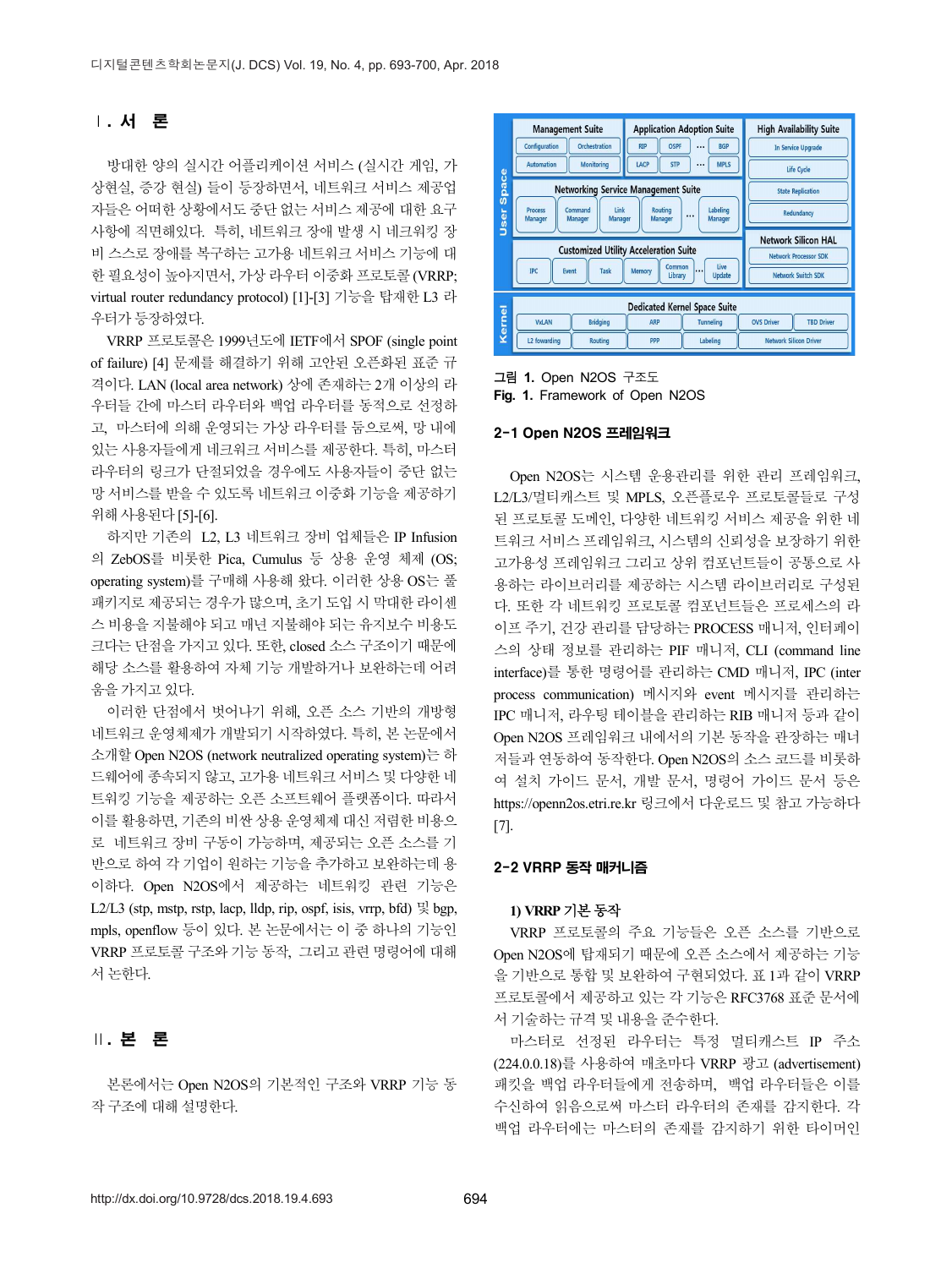| Standard List                    | Reference      |
|----------------------------------|----------------|
| <b>VRRP Packet Format</b>        | <b>RFC3768</b> |
| Virtual MAC Address              | <b>RFC3768</b> |
| <b>VRRP Multicast IP Address</b> | <b>RFC3768</b> |
| <b>VRRP Protocol Number</b>      | <b>RFC3768</b> |
| VRRP Group ID                    | <b>RFC3768</b> |
| Priority                         | <b>RFC3768</b> |
| Preemption Mode                  | <b>RFC3768</b> |
| Advertisement Interval           | <b>RFC3768</b> |
| <b>Skew Time</b>                 | <b>RFC3768</b> |
| Master Down Interval             | <b>RFC3768</b> |
| Authentication                   | <b>RFC3768</b> |
| Checksum                         | <b>RFC3768</b> |

| <b>표 1. VRRP</b> 기능 표준                  |  |
|-----------------------------------------|--|
| Table 1. Standard Specification of VRRP |  |

'Master Down Timer'가 구동되는데, 이 타이머는 정상적인 VRRP 광고 패킷이 수신되고, 여기에 담긴 우선순위 (priority) 값이 자신의 우선순위 값보다 높을 경우에만 갱신된다. 만약 'Master Down Timer'가 만료될 때까지 자신보다 높은 우선순 위 값을 갖는 광고 패킷이 수신되지 않을 경우에는, 해당 백업 라우터가 마스터 라우터로 전환되어 기존의 마스터 라우터가 수행하던 가상 라우터의 역할을 하게 된다.

#### **2) Open N2OS** – **VRRP** 연동 구조

그림 2는 Open N2OS에서 구동되는 VRRP 컴포넌트의 구조 도를 보여준다. VRRP 엔진에는 VRRP가 구동중인 인터페이 스 정보를 관리하는 'Interface Database', object tracking 정보를 관리하는 'Tracking Database', 소켓 및 타이머를 관리하고 제 어하는 파트 등으로 나누어진다. 백업 라우터가 마스터 라우 터로 전환할 경우, 가상 IP 주소와 MAC 주소를 기존의 마스터 라우터의 주소 값과 동일하게 설정하게 되는데, 추후 다시 백 업으로 돌아갈 경우를 대비해서 원래의 주소 값을 저장할 필 요가 있다. 이때, Interface Database에 저장된 값을 참고하여 백 업 전환 과정을 거치게 된다.

이 밖에도 VRRP 엔진에는 PIF 매니저, CMD 매니저, IPC 매니저, PROCESS 매니저들과 연동하기 위한 인터페이스가 존재한다. 또한 VRRP Packet Process 파트에서는 마스터가 주 기적으로 보내는 VRRP 광고 패킷을 구성하는 기능과, 백업 라우터에서 이를 수신하여 정상적인 VRRP 광고 패킷인지 판 별하는 기능이 포함되어 있다.

## Ⅲ. VRRP 관련 명령어



그림 **2.** VRRP 동작 구조 **Fig. 2.** Operation Mechanism of VRRP

Open N2OS에서 제공하는 CLI 명령어 체계는 execute 노드 명령어, configure 노드 명령어, interface 노드 명령어로 나누어 져 있다. 일반적으로 execute 노드에서는 구성 정보, 상태에 대 한 출력 명령어가 제공되며, configure 노드에서는 라우터의 구 성을 관리하고 제어하는 명령어, interface 노드에서는 해당 interface에서 수행하는 컴포넌트별 작업에 대한 명령어를 제공 한다. 각 노드에서 제공하는 VRRP 관련 명령어는 다음과 같다.

## 3-1 Execute 노드 명령어

#### **1) show object**

설정한 인터페이스의 object tracking 에 대한 정보를 출력한 다.

#### **2) show ip vrrp status**

구동되고 있는 모든 VRRP 그룹에 대한 정보를 출력한다. 그 림 3과 같이, 출력 내용으로는 VRRP 그룹 ID, 상태 (master 또 는 backup), 가상 IP 주소, VRRP MAC 주소, advertisement interval, priority, authentication, object tracking 관련 정보들이 표시된다.

#### **3) show memory vrrp**

VRRP 컴포넌트에서 사용하고 있는 메모리 상태 정보를 출 력한다.

#### **4) show log vrrp**

VRRP 컴포넌트에 설정되어 있는 로그 상태 정보를 출력한 다.

#### 3-2 Configure 노드 명령어

**1) track <number> interface <interface name> line-protocol**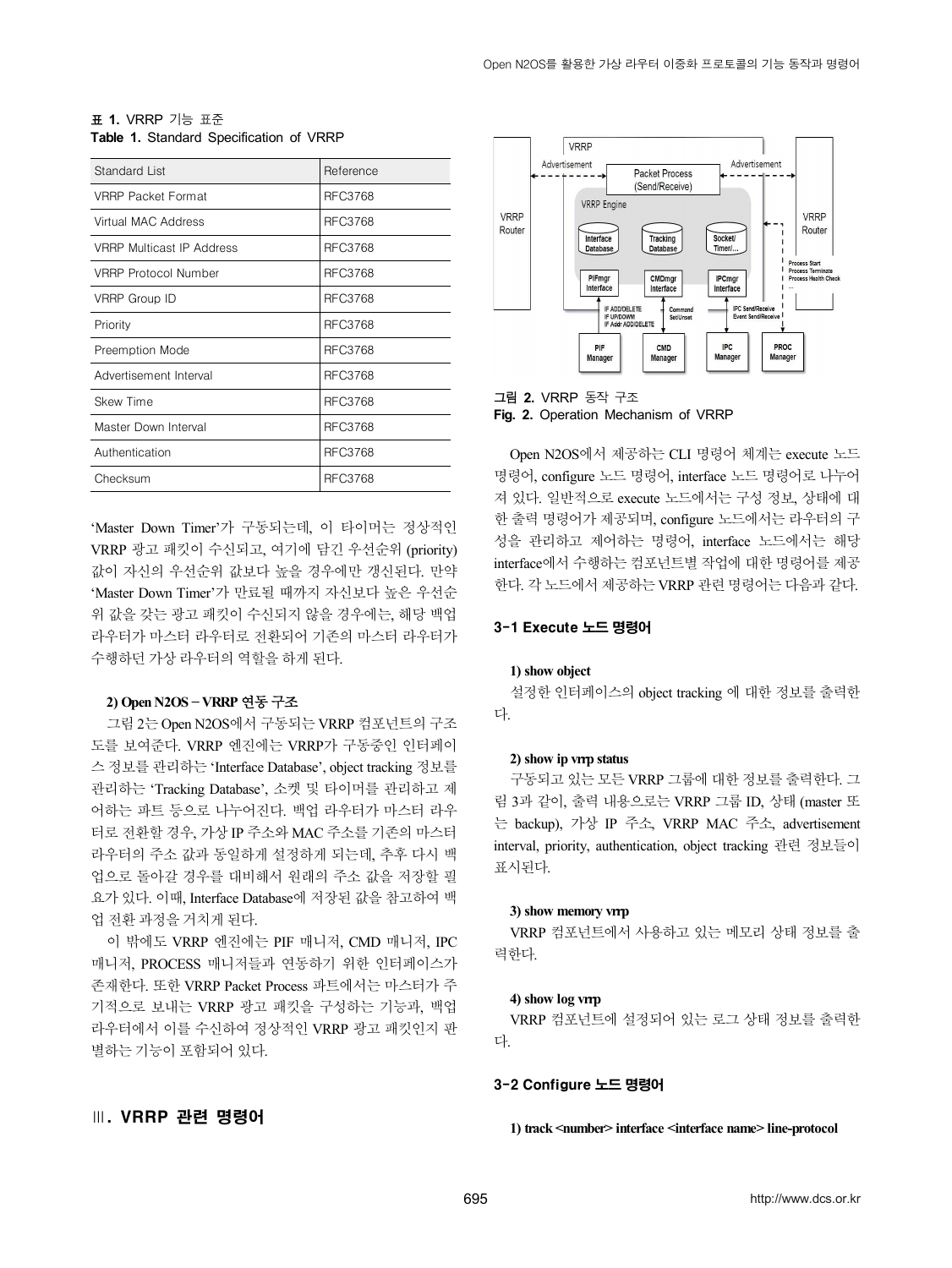Router-1(exec)#<br>Router-1(exec)#show ip vrrp status<br>NGRR VERSION 3 **VRRP VERSION 2** eth1 - vrrp group 1 State is MASTER Virtual ip address is 199.0.1.1 Virtual mac address is 00:00:5e:00:01:01 Advertisement interval is 1 sec Preemption is enabled Priority is 200 No authentication No object tracking  $\vert$ Router-1(exec)#

그림 **3.** VRRP 상태 정보 출력 내용 **Fig. 3.** Show Information of VRRP Status

해당 인터페이스에 대해서 object tracking을 활성화한다. 설정 한 인터페이스에 track 번호를 부여하며, 해당 인터페이스의 up 또는 down 이벤트를 감지하도록 한다. object tracking을 해제하 려면 아래와 같이 no 명령어를 사용한다.

활성화 예) track 1 interface eth1 line-protocol 비활성화 예) no track 1

#### **2) log vrrp priority <log level>**

VRRP 컴포넌트에서 표시할 로그의 우선순위 수준을 설정 한다. 설정 가능한 로그 우선순위 수준은 emerg, alert, crit, err, warning, notice, info, debug 들이 제공된다.

예) log vrrp priority debug

#### 3-3 Interface 노드 명령어

#### **1) vrrp <id> ip <ip address>**

VRRP 그룹 ID를 설정하고, 해당 그룹의 가상 IP 주소를 설 정한다. 설정된 IP 주소 값을 삭제하려면 아래와 같이 no 명령 어를 사용한다.

추가 예) vrrp 1 ip 199.0.1.1 삭제 예) no vrrp 1 ip 199.0.1.1

#### **2) vrrp <id> ip priority <value>**

해당 VRRP 그룹의 우선순위 값을 설정한다. 우선순위 값은 1~254 사이의 값을 가진다.

설정 예) vrrp 1 priority 150

#### **3) vrrp <id> timers advertise <second>**

해당 VRRP 그룹의 광고 패킷 전송 간격을 초 단위로 설정한 다.

설정 예) vrrp 1 timers advertise 2

#### **4) vrrp <id> preempt**

해당 VRRP 그룹의 preemption mode를 활성화한다. VRRP 프로토콜 컴포넌트가 구동될 때 기본적으로 preemption 모드는 활성화 상태이다. Preemption 모드를 비활성화하게 되면, 백업 라우터가 마스터로 전환 가능함에도 불구하고, 마스터 라우터 로 전환하지 않게 된다. 이러한 모드는 불필요하고 잦은 라우터 역할 전환을 제어하기 위해 사용된다. Preemption 모드를 비활 성화하려면 no 명령어를 사용한다.

활성화 예) vrrp 1 preempt 비활성화 예) no vrrp 1 preempt

#### **5) vrrp <id> authentication text <word>**

해당 VRRP 그룹의 text 인증 방식 패스워드를 설정한다. Text 인증 방식을 활성화한 상태일 경우, 마스터 라우터에서 VRRP 광고 패킷에 해당 문자열을 추가하여 전송한다. 이를 수 신한 백업 라우터는 자신에게 설정되어 있는 패스워드 문자열 과 일치 여부를 판단하여, 정상적인 마스터의 존재를 확인하게 된다. 인증 방식을 해제하려면 no 명령어를 사용한다.

활성화 예) vrrp 1 authentication text openn2os 비활성화 예) no vrrp 1 authentication

#### **6) vrrp <id> track <number> decrement <value>**

해당 VRRP 그룹에 대해서 object tracking을 실시한다. 이를 위해서는 먼저 configure 노드에서 tracking할 인터페이스를 설 정하는 것이 선행되어야 한다. Tracking 하고 있는 인터페이스 에 down 이벤트가 발생 할 경우 decrement 값만큼 해당 VRRP 그룹의 우선순위를 감소시키고, up 이벤트가 발생 할 경우 우선 순위를 증가시킨다. 감지되고 있는 object tracking을 해제하려 면 no 명령어를 사용한다.

활성화 예) vrrp 1 track 1 decrement 50 비활성화 예) no vrrp 1 track 1

#### **7) no vrrp <id>**

해당 VRRP 그룹을 삭제하고, 모든 설정 값을 초기화 한다. 예) no vrrp 1

## Ⅳ. 기능 동작 시험

#### 4-1 시험 환경 설정

VRRP 기능 시험을 위해 VMware를 활용하여 4 대의 가상머 신에 Open N2OS를 설치하고, 그림 4와 같이 이들을 VMware에 서 제공하는 가상인터페이스인 VMnet으로 연결하였다. 시험 환경에 사용된 VM 소프트웨어 버전은 표 2와 같다. 테스트 망 에서 SW-1 은 기본적인 패킷 포워딩 기능을 제공하는 L2 스위 치이고, Router-1과 Router-2는 VRRP 기능이 동작하는 L3 라우 터들이며, Router-3 은 이들과 연결된 일반적인 L3 라우터로써 static routing 기능만을 제공한다. Router-1 과 Router-2 에서 VRRP 기능이 활성화되는 인터페이스는 eth1 으로써, 이들 중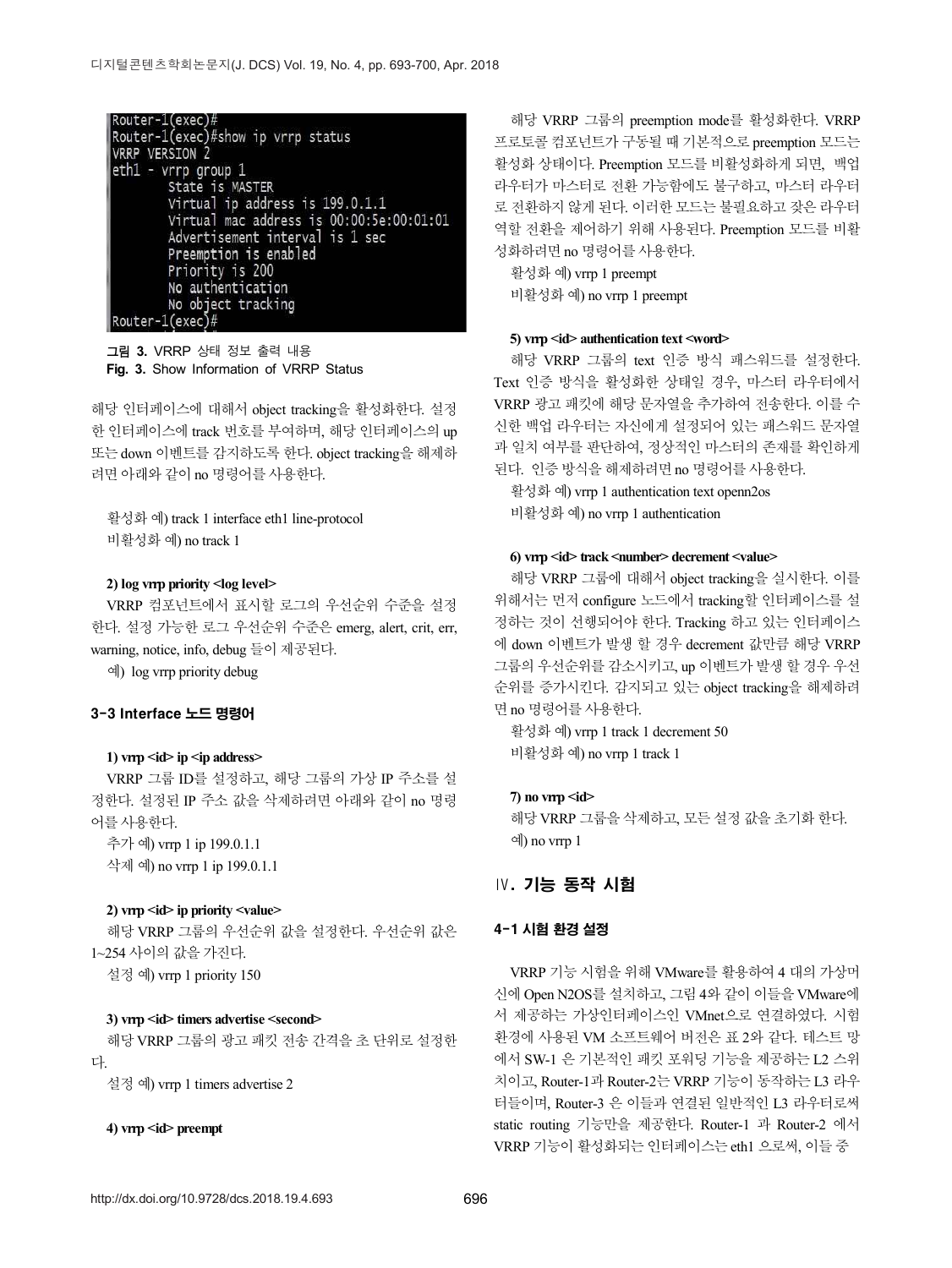#### 표 **2.** VRRP 시험 환경에 사용된 소프트웨어 버전 **Table 2.** Software Version for VRRP Testbed

| Software    | l Version               |
|-------------|-------------------------|
| OS.         | l Ubuntu 14.04.3 LTS    |
| Kernel      | Linux 3.19.0-25-generic |
| <b>N2OS</b> | 0.03.02                 |

마스터로 선정된 라우터는 eth1 인터페이스에 가상의 IP (199.0.1.1)를 secondary IP 로 추가하게 되며, 이는 Host-1의 default gateway 주소로 설정되어 있다.

## 4-2 VRRP 라우터 구성 및 설정

VRRP 구성 설정에 앞서, N2OS를 실행하기 위해 리눅스 쉘 에서 n2os start 명령어를 실행한다. N2OS 실행을 멈추기 위해 서는 n2os stop 명령어를 사용한다.

#### **1) Router-1** 구성

VRRP 구성 설정을 위해 아래와 같이 N2OS에서 제공하는 cmsh로 들어간 후, eth1 인터페이스 노드에서 VRRP 그룹에 대 한 정보를 입력한다. 가상 IP 주소는 199.0.1.1 로 설정하고, 우 선순위 값은 200으로 설정한다.

root@Router-1:~# n2os start root@Router-1:~# cmsh N2OS Version 0.03.02 Thu Apr 12 15:06:05 2018 N2OS Consortium Router-1>en Router-1(exec)#configure terminal Router-1(config)#interface eth1 Router-1(interface)#vrrp 1 ip 199.0.1.1 Router-1(interface)#vrrp 1 priority 200

## **2) Router-2** 구성

Router-1 과 마찬가지로 VRRP 그룹에 대한 정보를 입력한 다. 우선순위 값을 따로 지정하지 않을 경우, 기본 값인 100으 로 설정된다.

root@Router-2:~# n2os start root@Router-2:~# cmsh N2OS Version 0.03.02 Thu Apr 12 15:10:16 2018 N2OS Consortium Router-2>en Router-2(exec)#configure terminal Router-2(config)#interface eth1 Router-2(interface)#vrrp 1 ip 199.0.1.1



그림 **4.** VRRP 테스트 망 **Fig. 4.** VRRP Testbed Topology

## 4-3 시험 결과

### **1) VRRP** 라우터 기능 시험

VRRP 기능 시험을 위해 Host-1 에서 Router-3 으로 통신이 정상적으로 이루어지는지 확인한다. 그림 5는 Host-1에서 Router-3의 eth2 주소로 ping을 실행한 결과를 보여주며, 모든 패킷이 손실 없이 정상적으로 흘러 다니는 것을 확인할 수 있 다. 또한, 실제 패킷들이 현재 마스터 라우터로 선정되어 있는 Router-1을 경유해서 흘러가는지 확인하기 위해 그림 6과 같이 Host-1에서 traceroute 명령어 (경로 지정 정보 표시 명령어)를 실행해보면, Router-1의 eth1 주소 값인 199.0.1.10 을 지나서 Router-3에 도달하는 것을 확인할 수 있다.

| root@Host-1:~# ping 200.0.1.30 -c10                                                                                                                         |
|-------------------------------------------------------------------------------------------------------------------------------------------------------------|
| PING 200.0.1.30 (200.0.1.30) 56(84) bytes of data.                                                                                                          |
| 64 bytes from 200.0.1.30: icmp_seq=1 ttl=63 time=0.830 ms                                                                                                   |
| 64 bytes from 200.0.1.30: icmp_seq=2 ttl=63 time=0.911 ms                                                                                                   |
| 64 bytes from 200.0.1.30: icmp_seq=3 ttl=63 time=0.686 ms                                                                                                   |
| 64 butes from 200.0.1.30: icmp_seq=4 ttl=63 time=0.722 ms                                                                                                   |
| 64 bytes from 200.0.1.30: icmp_seq=5 ttl=63 time=0.733 ms                                                                                                   |
| 64 bytes from 200.0.1.30: icmp_seq=6 ttl=63 time=0.736 ms                                                                                                   |
| 64 butes from 200.0.1.30: icmp seq=7 ttl=63 time=0.886 ms                                                                                                   |
| 64 bytes from 200.0.1.30: icmp_seq=8 ttl=63 time=0.848 ms                                                                                                   |
| 64 bytes from 200.0.1.30: icmp seq=9 ttl=63 time=0.655 ms                                                                                                   |
| 64 butes from 200.0.1.30: icmp seg=10 ttl=63 time=0.868 ms                                                                                                  |
| --- 200.0.1.30 ping statistics ---<br>10 packets transmitted, 10 received, 0% packet loss, time 9014ms<br>rtt min/avq/max/mdev = 0.655/0.787/0.911/0.090 ms |

그림 **5.** Host-1에서 Router-3으로 ping 테스트 결과 **Fig. 5.** Ping Test Result from Host-1 to Router-3

root@Host-1:~# traceroute -n 200.0.1.30 traceroute to 200.0.1.30 (200.0.1.30), 30 hops max, 60 byte packets 1 199.0.1.10 1.470 ms 2.848 ms 2.799 ms 2 200.0.1.30 3.281 ms 4.053 ms 4.277 ms

- 그림 **6.** Host-1에서 Router-3까지의 traceroute (through Router-1)
- **Fig. 6.** Traceroute from Host-1 to Router-3 (through Router-1)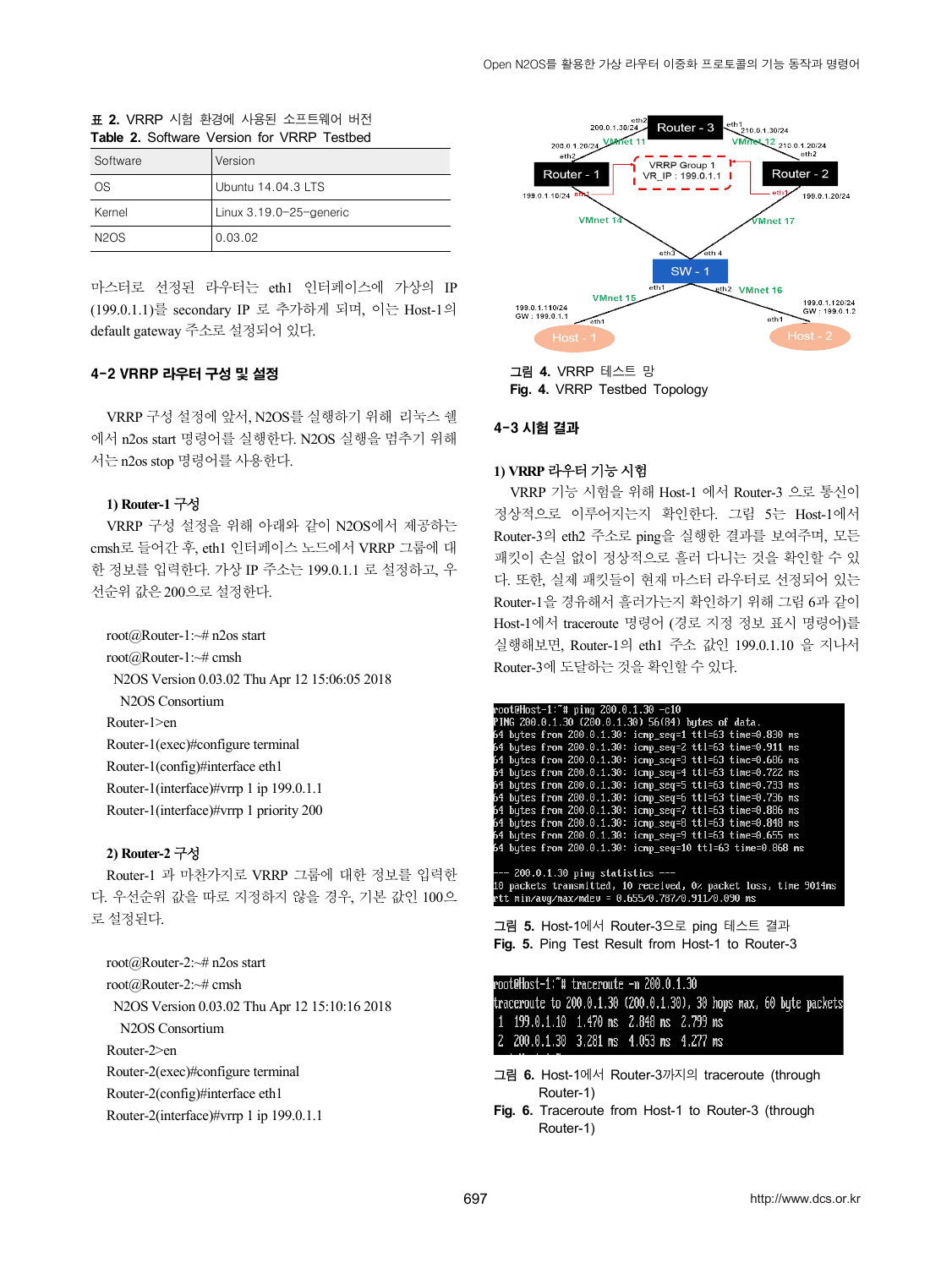#### root@Host-1:"# traceroute -n 200.0.1.30

traceroute to 200.0.1.30 (200.0.1.30), 30 hops max, 60 byte packets 1 199.0.1.20 1.945 ms 1.864 ms 2.529 ms 2 200.0.1.30 3.650 ms 3.620 ms 3.588 ms

- 그림 **7.** Host-1에서 Router-3까지의 traceroute (through Router-2)
- **Fig. 7.** Traceroute from Host-1 to Router-3 (through Router-2)

#### **2)** 마스터와 백업 역할 전환 기능

마스터와 백업 라우터의 역할 전환 기능을 시험하기 위해, 아래와 같이 Router-2 의 우선순위 값을 210 으로 증가 시킨다.<br>Router-2(interface)#vrrp 1 priority 210

Router-2의 우선순위를 증가시키게 되면, VRRP의 마스터 선정 과정에 의해 Router-2는 마스터로, Router-1은 백업으로 역할 전환을 하게 된다. 이 과정에서 Router-2는 eth1 인터페이스에 가상 IP 주소 값 (199.0.1.1)을 secondary IP 로 추가하여, host들 ―― <sup>먼새 마스터</sup> 니<br>이 setong 여천은 천리, 그린 7은 Hot t에서 Perturiz까지 ――로 단절시킨다. 의 gateway 역할을 한다. 그림 7은 Host-1에서 Router-3까지 traceroute 명령어 결과를 보여주며, Router-2의 eth1 인터페이 스 (199.0.1.20)를 거쳐 Router-3 로 도달하는 것을 알 수 있다. 역할 전환 후, Router-1 과 Router-2의 상태 정보는 그림 8 과 그 림 9 에서 각각 확인 할 수 있다.



그림 **8.** Router-1의 VRRP 상태 정보 (Backup) **Fig. 8.** VRRP Status of Router-1 (Backup)



그림 **9.** Router-2의 VRRP 상태 정보 (Master) **Fig. 9.** VRRP Status of Router-2 (Master)

| root@Host-1:~# ping 199.0.1.1 -c20                                                                                     |
|------------------------------------------------------------------------------------------------------------------------|
| PING 199.0.1.1 (199.0.1.1) 56(84) bytes of data.                                                                       |
| 64 bytes from 199.0.1.1: icmp_seq=1 ttl=64 time=3.22 ms                                                                |
| 64 butes from 199.0.1.1: icmp seq=2 ttl=64 time=0.534 ms                                                               |
| 64 butes from 199.0.1.1: icmp seq=3 ttl=64 time=0.552 ms                                                               |
| 64 butes from 199.0.1.1: icmp seq=4 ttl=64 time=0.586 ms                                                               |
| 64 bytes from 199.0.1.1: icmp_seq=5 ttl=64 time=0.577 ms                                                               |
| 64 butes from 199.0.1.1: icmp seq=6 ttl=64 time=0.565 ms                                                               |
| 64 butes from 199.0.1.1: icmp seq=7 ttl=64 time=0.546 ms                                                               |
| 64 bytes from 199.0.1.1: icmp_seq=8 ttl=64 time=0.963 ms                                                               |
| 64 butes from 199.0.1.1: icmp seq=9 ttl=64 <u>time=0.540 ms</u>                                                        |
| 64 butes from 199.0.1.1: icmp_seq=10 ttl=64 time=0.600 ms                                                              |
| 64 butes from 199.0.1.1: icmp seg=14 ttl=64 time=1.72 ms                                                               |
| 64 bytes from 199.0.1.1: icmp_seq=15 ttl=64 time=0.640 ms                                                              |
| 64 bytes from 199.0.1.1: icmp seq=16 ttl=64 time=0.732 ms<br>64 butes from 199.0.1.1: icmp seq=17 ttl=64 time=0.507 ms |
| 64 butes from 199.0.1.1: icmp seq=18 ttl=64 time=0.558 ms                                                              |
| 64 butes from 199.0.1.1: icmp seq=19 ttl=64 time=0.590 ms                                                              |
| 64 butes from 199.0.1.1: icmp seq=20 ttl=64 time=0.602 ms                                                              |
|                                                                                                                        |
| --- 199.0.1.1 ping statistics ---                                                                                      |
| 20 packets transmitted, 17 received, 15% packet loss, time 19049ms                                                     |
| rtt min/avq/max/mdev = 0.507/0.825/3.222/0.662 ms                                                                      |
|                                                                                                                        |

그림 **10.** 장애조치 성능 테스트 Fig. 10. Fail-over performance test

#### **3)** 장애조치 기능 시험

VRRP 라우터들의 장애 상황에서 장애조치 기능을 시험하 기 위해, host-1 과 마스터 라우터 간 패킷을 주고받는 상황에서 현재 마스터 라우터인 router-2의 eth1 인터페이스를 순간적으

Router-2(config)#interface eth1 Router-2(interface)#shutdown

해당 링크를 단절시키게 되면, 백업 라우터는 마스터 라우터가 보내는 광고 패킷을 수신하지 못하게 되므로, 약 3초 동안 기다 린 후 마스터 라우터로 전환하게 된다. 그림 10에서 볼 수 있듯 이, 3초 동안 기다리는 과정에서 약간의 icmp 패킷이 손실되지 만, 이 후 router-1이 마스터 라우터의 역할을 수행함으로써 호 스트와 정상적으로 통신이 이루어지는 것을 확인할 수 있다.

# Ⅴ. 결 론

Open N2OS 는 오픈 소스를 기반으로 한 네트워크 소프트웨 어 플랫폼으로써, 스위치나 라우터 시스템에 필요한 수많은 L2/L3/MPLS/Multicast 프로토콜 기능들을 포함하고 고가용성, 유연한 확장성, 높은 네트워크 성능을 특징으로 한다. 또한 하 드웨어에 종속되지 않는 오픈 아키텍쳐를 갖기 때문에, 시스템 개발업체는 Open N2OS를 활용하여 자사의 제품 목적에 맞는 기능을 추가하여 고도화를 주도할 수 있다. 본 논문에서는 Open N2OS에서 제공하는 여러 프로토콜 기능 중, 가상 라우터 이중화 프로토콜 (VRRP)을 다루었다. VRRP는 LAN 상에 존재 하는 2개 이상의 라우터들 간에 마스터 라우터와 백업 라우터 를 동적으로 선정하고, 마스터 라우터의 링크가 단절되었을 경 우에도 백업 라우터의 역할 전환을 통해 사용자들이 중단 없는 망 서비스를 받을 수 있도록 하기 위해 사용되는 프로토콜이다.<br>VRRP 컴포넌트는 Open N2OS 프레임워크 내에서 존재하는 여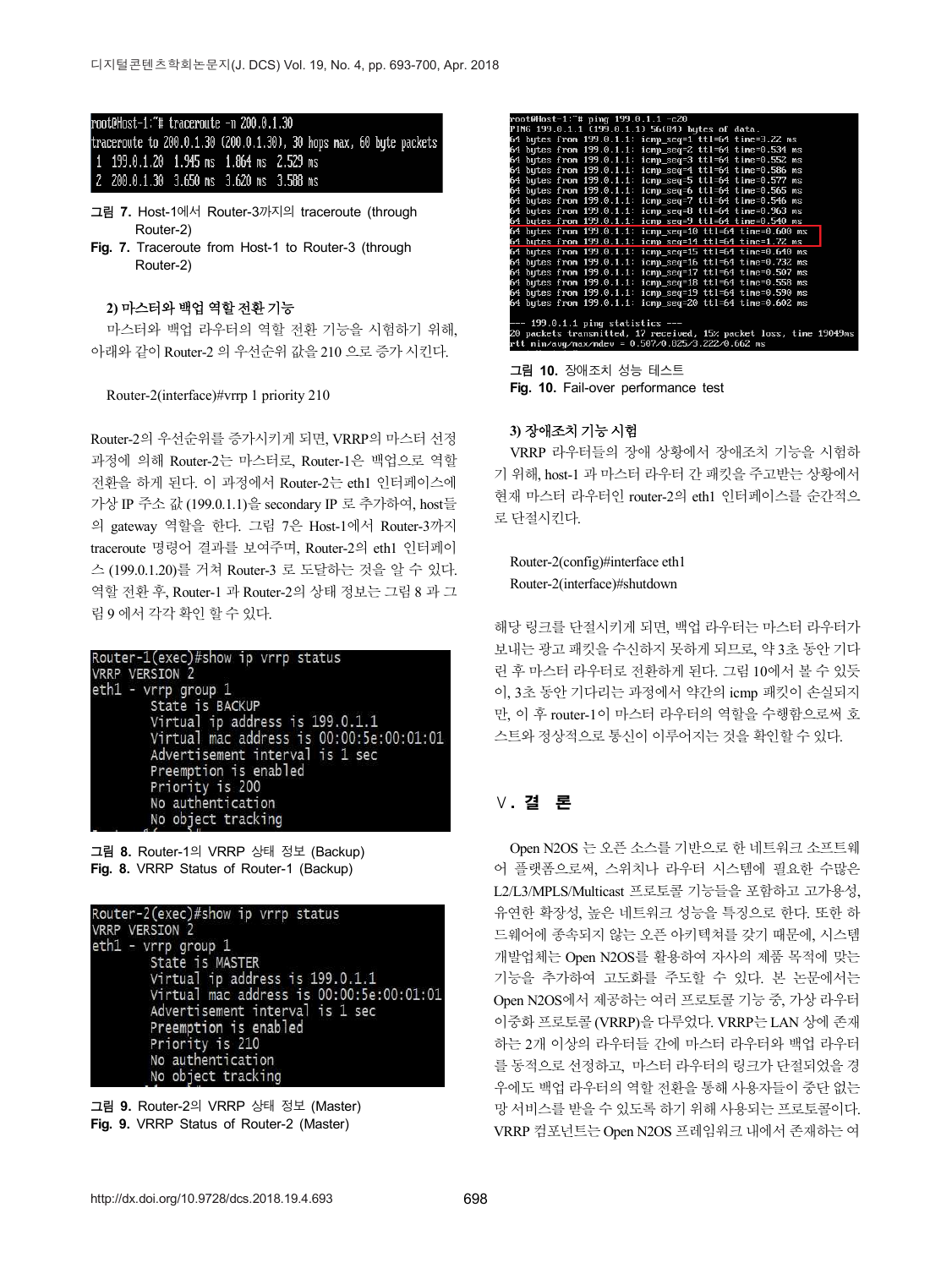러 매니저들과 함께 연동하여 동작하며, Open N2OS에서 제공 하는 CLI를 통해 관리자 및 사용자가 손쉽고 빠르게 VRRP를 구동 할 수 있다. 본 논문에서는 Open N2OS의 기본적인 VRRP 기능 및 장애조치 성능을 다루었으며, 향후에는 VRRP 외에도 Open N2OS에서 제공하는 BFD (bidirectional forwarding detection) 프로토콜과 연동하여 장애조치 성능을 향상시키는 방법에 대해 다룰 예정이다.

# 감사의 글

본 연구는 과학기술정통부의 R&D 사업의 [12221-14-1001, 차세대 네트워크 컴퓨팅 플랫폼] 일환으로 수행하였습니다.

# 참고문헌

- [1] R. Hinden, D. Mitzel, P. Hunt, P. Higginson, M. Shand, A. Lindem, S. Knight, D. Weaver and D. Whipple, "Virtual Router Redundancy Protocol," Internet Draft, draft-ietfvrrpspec-v2-06.txt, Feburary 2002.
- [2] R. Hinden, Ed., "Virtual Router Redundancy Protocol," RFC 3768, April 2004
- [3] S. Knight, D. Weaver, D.Whipple, R.Hinden, D. Mitzel, P. Hunt, P. Higginson, M. Shand, and A. Lindem, "Virtual Router Redundancy Protocol," RFC 2338, April 1998.
- [4] Singh, G., & Raju, M. V. (2012). Dual Gateway Routing Protocol. Paper presented at the 2012 International Conference on Computing Sciences (ICCS).
- [5] J. Etienne, "VRRPd: overview, implementation and usage," Ottawa Linux Symposium 2001, July 2001
- [6] J. Ranta, "Router Redundancy and Scalability Using Clustering," Seminar on Internetworking, Spring 2004, eds. A. Ylä-Jääski, N. Kasinskaja, [Online] Available: http://www.tml.hut.fi/Studies/T-110.551/2004/papers/Rant a.pdf, June 2004.
- [7] Electronic and Telecommunications Research Institute (ETRI), "Neutralized Network Operating System", [Online]. Available: https://openn2os.etri.re.kr.